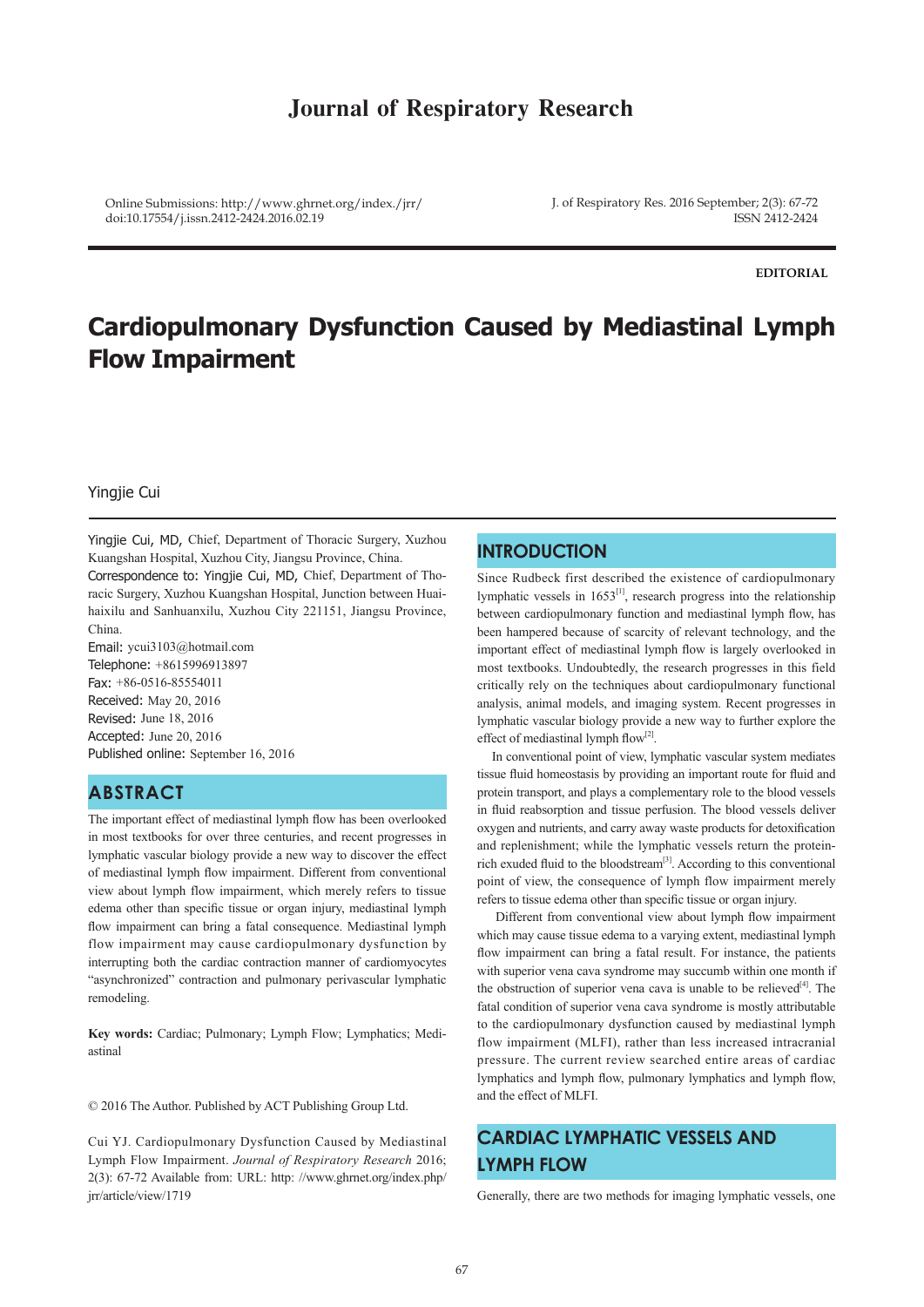#### Cui YJ. Cardiopulmonary function and lymph flow

is direct dye injection and another is lymphatic specific molecular imaging<sup>[5]</sup>. However, direct dye injection method is only suitable for imaging "non-contracting" lymphatic vessels, and lymphatic specific molecular imaging method can be used for imaging both "contracting" and "non-contracting" lymphatic vessels. Using the dye injection technique, it was found that cardiac lymphatic vessels exist in various sites of the heart including the sub-endocardium, midmyocardium, and sub-epicardium, and also in the atrioventricular and semilunar valves in the mammalian heart. The cardiac lymphatic vessels exist in two forms comprising the lymphatic capillary plexus and the collecting lymphatic vessel. The lymphatic capillary plexus is seen in the mid-myocardium and sub-endocardium with the subendocardial lymphatic capillary plexus lying parallel to the surface of the endocardium. The collecting lymphatic vessels can be seen in the sub-epicardium; they unite into single or multiple lymphatic trunks and subsequently proceed to the mediastinal lymphatic vessels which include the right lymphatic duct and the thoracic duct<sup>[6-15]</sup>. Eventually, mediastinal lymphatic vessels merge into the subclavicular vein completing the lymph flow circulation. Intravascular valves are present in the lymphatic vessels of both cardiac collecting lymphatic vessels and the cardiac lymphatic capillary plexus except for the part of the sub-endocardial plexus that drains the longitudinal muscle columns of the left ventricle. Intravascular valves maintain lymph flow in one direction and are most numerous in the sub-epicardial collecting lymphatic vessels.

 With regard to the cardiac lymph outflow pathway, it is known that cardiac lymph fluid may travel through both the right lymphatic duct and the thoracic duct before merging into the blood circulation. However, it still needs to be clarified whether the predominant cardiac lymph outflow pathway is the right lymphatic duct or the thoracic duct, although studies found that the connection between the right or left cardiac lymphatic trunk and the arch of the thoracic duct was present. Cardiac lymphatic trunks were rarely connected with the thoracic duct within the mediastinum, and connections with the arch of the thoracic duct were usually reached through the left anterior mediastinal lymph node chain. The left anterior mediastinal lymph node chain was often reached by the right efferent cardiac lymphatic trunk draining lymph fluid from the right ventricle at the level of the origin of the internal thoracic artery on the left thymus gland, while a left recurrent chain originating from the left superior bronchial nodes joined with the thoracic duct at the arch level. There was also a connection between the left superior bronchial nodes and the right paratracheal nodes. Interestingly, the right paratracheal nodes were always the first nodes joined by the left efferent cardiac lymphatic trunk draining the left ventricle. Studies showed that the efferent lymphatic vessels from the right paratracheal nodes merge mainly into the right lymphatic duct<sup>[16,17]</sup>.

 In terms of lymph flow, it is well accepted that both the active lymphatic pumping and passive lymphatic pumping exist in lymphatic vascular system, and that the active lymphatic pumping is generated by the active spontaneous contraction of lymphangions while the passive lymphatic pumping is not<sup>[18-20]</sup>. Because of a relatively low pulsatile rate of the active spontaneous contraction of lymphangions and limited capacity to drain large amount of lymph fluid<sup>[21]</sup>, the active lymphatic pumping is not considered to play any role in propelling cardiac lymph flow. Apparently, the passive lymphatic pumping plays a major role in the cardiac lymph flow. However, the key point and debate exist in the pathway how the passive lymphatic pumping works.

 For near ninety years, a theory proposed by Kampmeier was widely cited to explain how the passive pumping is generated within the heart. He hypothesized that during diastole, the pressure of the blood in the ventricles drives lymph from the sub-endocardial lymphatic vessels into the mid-myocardial lymphatic vessels. During systole, the contraction of the mid-myocardium forces the lymph from the mid-myocardial lymphatic vessels into the subepicardial lymphatic vessels; eventually, the pressure of the dilated heart against the pericardium towards the end of diastole drives the lymph from the sub-epicardial lymphatics into the main lymphatic trunk leaving the heart<sup>[22]</sup>. In his hypothesis, the pericardium plays a key role in draining lymph fluid from the heart. However, there is no evidence showing that severe lymphedema can be induced in the heart after pericardium removal in either animal studies or human heart surgeries. On the other hand, it is important to know that if there is any force from the heart against the pericardium, the heart dilation is inevitable. Likewise, pericardium removal does not cause heart dilation at all. Therefore, it is reasonable to speculate that the force driving lymph flow through the sub-epicardial lymphatics does not come from cardiac dilation against the pericardium, and this situation produced a new concept of cardiac contraction manner of cardiomyocytes "asynchronized" contraction, proposed by Cui<sup>[23,24]</sup>.

 In Cui's hypothesis, the driving force for cardiac lymph flow mainly comes from powerful sub-epicardial muscular contractions, and the lymph flow efficiency through the sub-epicardial lymphatic vessels depends on the power of cardiomyocytes "asynchronized" contraction. It is hypothesized that the three parts of the cardiac muscles, ie, sub-endocardium, mid-myocardium, and sub-epicardium, are not committed to the same contraction simultaneously for efficient blood ejection and cardiac lymph flow. For example, during systole, the powerful contraction of the sub-endocardium and mid-myocardium contributes to blood ejection; however the subepicardium remains relaxed and is not committed to contraction simultaneously in order to collect lymph fluid from the layer of the mid-myocardium. During diastole, the sub-epicardium is committed to contraction to generate the driving force of lymph flow through squeezing the sub-epicardial lymphatic vessels and pumping cardiac lymph fluids from the heart. Although this contraction manner of the heart has been termed as cardiomyocytes "asynchronized" contraction, the terminology of cardiomyocytes "synchronized" contraction also has been used by Cui<sup>[23]</sup>, because cardiomyocytes "asynchronized" contraction is precisely regulated in physiological condition.

### **SELF-PROTECTIVE MECHANISM OF HEART**

Cardiomyocytes "asynchronized" contraction provides an important mechanism for blood perfusion into the cardiac walls. During systole, the blood enter into the layer of sub-epicardium due to its relaxation, and during diastole, the blood shall be squeezed into the layer of endocardium by the force of the sub-epicardial contraction. Therefore, it is the manner of cardiomyocytes "asynchronized" contraction rather than coronary artery pressure that shall play a key role in blood perfusion into the cardiac walls. As a matter of fact, a high level of coronary artery pressure is not required for blood perfusion into the heart in the condition of cardiomyocytes "asynchronized" contraction. This point of view is in part supported by the experimental findings that coronary blood flow does not change along with the increased coronary artery pressure, and remains a steady state in a wide range of coronary artery pressure<sup>[25,26]</sup>. Based on the manner of cardiomyocytes "asynchronized" contraction, the systolic myocardial volume is larger than the diastolic myocardial volume, and the value of the blood perfusion into the heart is equal to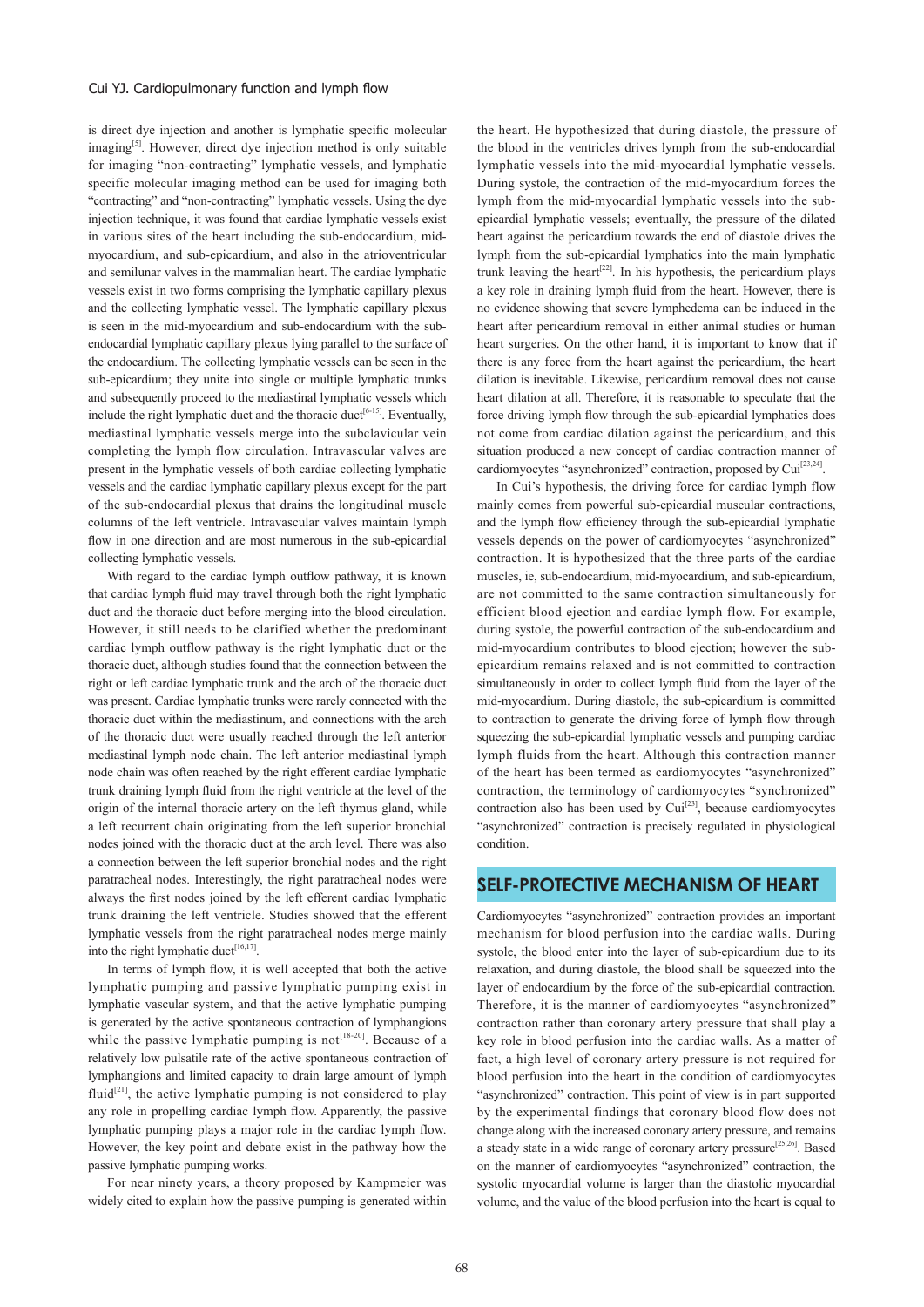the difference between the systolic and diastolic myocardial volume (at this point, the volume of lymph fluid can be omissible because of small quantity). In addition to the above blood perfusion mechanism, the manner of cardiomyocytes "asynchronized" contraction provides an important mechanism of preventing heart from dilation, due to the sub-epicardial contraction during diastole. If all the myocardium contracts or relaxes simultaneously, the heart will dilate eventually because of repeated mechanical force towards ventricular walls from blood filling into the ventricles during diastole. A good cardiac performance requires good blood perfusion into ventricles and avoiding cardiac dilation, and the manner of cardiomyocytes "asynchronized" contraction wonderfully fulfills these prerequisites.

### **ELECTROPHYSIOLOGICAL STUDIES OF CARDIOMYOCYTES**

From the electrophysiological point of view, cardiomyocytes "asynchronized" contraction may indicate that QRS wave represents depolarization of sub-endocardium and mid-myocardium, while T wave in electrocardiogram probably represents re-depolarization of sub-epicardium during the course of sufficiently prolonged epicardial repolarization<sup>[24]</sup>. It is generally accepted that there exist heterogeneity of action potential duration among different cardiomyocytes, ie, sub-endocardial myocytes, mid-myocytes, and sub-epicardial myocytes<sup>[27]</sup>. Interestingly, there is a notch pattern in sub-epicardial myocytes<sup> $[28,29]$ </sup>, and this notch pattern probably causes sufficient prolongation of repolarization in sub-epicardial myocytes by coupling with mid-myocytes. During the course of the sufficiently prolonged repolarization in sub-epicardium, the re-depolarization of sub-epicardium may occur from the nadir of this notch and form T wave; the nadir level of this notch may vary (high or low level) in different conditions, and its abnormality may also induce arrhythmia. In summary, the interruption of the manner of cardiomyocytes "asynchronized" contraction may cause serious arrhythmia including ventricular tachycardia, and cardiac lymphedema may interrupt the manner of cardiomyocytes "asynchronized" contraction. Although there is evidence to indicate the possibility of this hypothesis, more studies need to be done to fully support this hypothesis. For over one hundred years, the nature of T wave is incompletely understood and serious debate continues<sup>[30-32]</sup>.

 In terms of cardiac arrhythmia, it has been proposed that lymph drainage from the atria may encounter much stronger resistance than that from the ventricles because of the weaker sub-epicardial muscular contraction in the atria compared with the ventricles. Given the existence of high resistance in mediastinal lymph flow, lymph fluid retention is more likely to occur in the atria, often inducing supraventricular arrhythmias<sup>[24]</sup>. This speculation is in part supported by clinical investigation<sup>[33,34]</sup>.

 Therefore, a high resistance in the mediastinal lymphatic vascular system might be an important factor inducing supraventricular and other arrhythmias, and thus, relieving resistance in the mediastinal lymphatic vascular system could become one of major targets for the prevention and treatment of cardiac arrhythmias in the future. The mechanism of high resistance in the mediastinal lymphatic vascular system remains unknown, and is presumably related to multiple factors including gravitational influences $^{[35]}$ , congenital abnormalities of the lymphatic vessels, acquired mediastinal lymphadenopathy, and so on.

### **CARDIAC INJURY BY MLFI**

Studies have shown that acute MLFI in animal models may cause

severe sub-epicardial lymphedema with blistering of the epicardial surface, and scattered foci of sub-endocardial hemorrhage<sup>[36,37]</sup>. While chronic MLFI in animal models may cause sub-endocardial hemorrhage in early stage, and decrease myocardial contractility and stroke volume. In addition, the ratio of dp/dt (maximal rate of increase of left ventricutar pressure) to IP (pressure at the moment of maximal dp/dt) decreased after MLFI[11,38-43]. Evidence also demonstrated that serum glutamic-oxaloacetic acid transaminase activity rose and electrocardiograms showed abnormalities after MLFI<sup>[44]</sup>.

 The above phenomena are interesting experimental findings which coincide with the manner of cardiomyocytes "asynchronized" contraction. In early stage of MLFI, lymphedema occurred in the layer of sub-epicardium. In order to drain lymph fluid out of the heart, the sub-epicardium had a reflex increase in the power of subepicardial contraction during diastole. And the excessive power of sub-epicardium blowed up blood vessels of sub-endocardium, and sub-endocardial hemorrhage occurred. However, chronic edema status interrupted the manner of cardiomyocytes "asynchronized" contraction, and weakened the cardiac contractility and decreased the stroke volume.

# **PULMONARY LYMPHATIC VESSELS AND LYMPH FLOW**

There are two pulmomary lymphatic vascular systems, the subpleural and deep, that connect through the interlobular septa. Early investigators debated the origin of the deep lymphatic vessels, and electron microscopy has demonstrated a terminal and respiratory bronchiole origin[1,45-50]. However, Cui's studies clearly showed that the deep lymphatic vessels mainly exist in the space around pulmonary blood vessels (so the deep lymphatic vessels also called perivascular lymphatic vessels in Cui's terminology). In Cui's animal studies, blocking mediastinal lymph flow may cause lymph accumulation in the perivascular space other than elsewhere (as shown in Figure 1 and Figure 2). This is a very interesting finding for studying the mechanism of pulmonary blood vessel injury<sup>[51]</sup>.

 The pulmonary lymphatic vessels usually do not extend into the interalveolar septa. Pulmonary lymphatics eventually coalesce into large mediastinal lymphatic ducts, such as the right lymphatic duct and the thoracic duct. There has been some debate about the relative importance of the right lymphatic duct and thoracic ducts in pulmonary lymph drainage. Studies demonstrated that the fraction of lung lymph draining into the thoracic duct and right lymphatic duct can vary greatly among animals, however, on average, the right lymphatic duct and thoracic duct receive about equal fractions of the pulmonary lymph<sup>[52-55]</sup>

 Pulmonary lymph flow originates mainly from perimicrovascular interstitial liquid. It is generally believed that lymph flow is determined mainly by the rate of microvascular filtration, and by the amount of fluid that has accumulated. Many factors promote pulmonary lymph flow, including the elevation of the left atrial pressure, increased bronchial arterial perfusion, hemodilution, increased cardiac output, and so on. In contrast, lymph flow may decline with the elevation of lymphatic outflow pressure; the effective resistance of the extrapulmonary part of the lymphatic system was larger than the resistance of the lymphatics in the lungs, and it may limit the maximal flow of lymph from edematous lungs<sup>[56-66]</sup>.

### **PERIVASCULAR LYMPHATIC REMODELING**

In Cui's studies as mentioned above<sup>[23,24,51]</sup>, the majority of lymphatic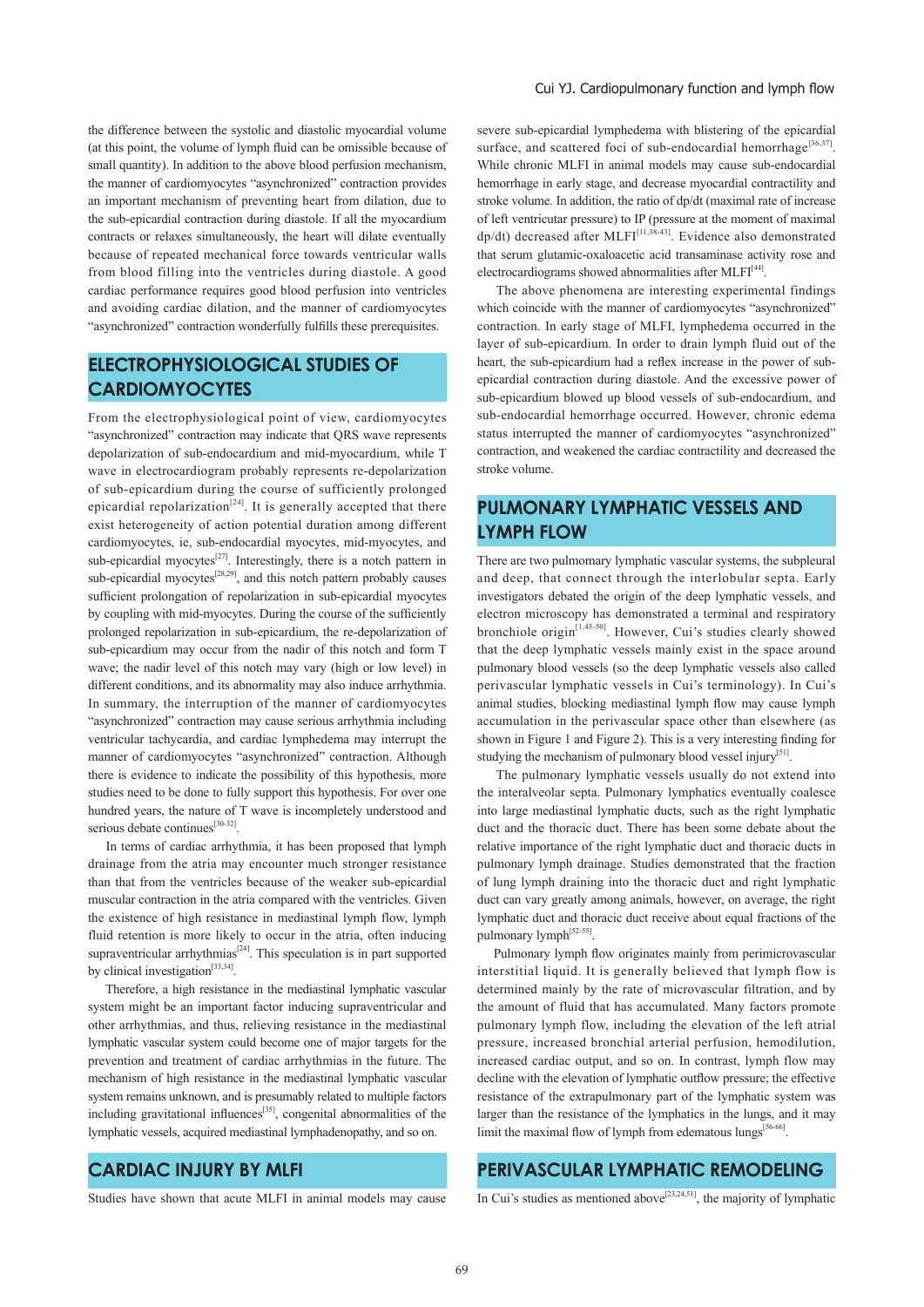#### Cui YJ. Cardiopulmonary function and lymph flow

vessels exists around perivascular space rather than elsewhere in the lungs, and always proceeds along with pulmonary blood vessels. In physiological condition, the volume of lymph fluid around perivascular space is limited, the number of perivascular lymphatic vessels is numerous, and many of the perivascular lymphatic vessels maintain "collapsed" condition; while as the volume of lymph fluid increasing in the perivascular space, the lymphatic vessels around perivascular space undergo remodeling. The fashion of the perivascular lymphatic remodeling, is that various lymphatic vessels expand and lymphatic vascular walls coalesce with each other to form very limited number of lymphatic trunk(s), that lymphatic vascular permeability decreases dramatically to an extent that lymphatic trunk(s) enwrap the perivascular lymph fluid completely, and that perivascular lymphatic trunk(s) prevent blood vessel wall from direct contacting "toxic components" contained in the lymph fluids. Subsequently, as the volume of lymph fluids decreasing, the lymphatic trunk(s) change back into numerous lymphatic vessels with high lymphatic vascular permeability. This is an important mechanism for body to protect pulmonary blood vessels from injury.

 However, the capability of perivascular lymphatic remodeling is probably limited by the lymph volume accumulated in the perivascular space, and/or by both the number and function of the perivascular lymphatic vessels. Failure of perivascular lymphatic remodeling may cause blood vessel injury (as shown in Figure 3). In Cui's studies, the failure of perivascular lymphatic remodeling occurred in the part of the lungs, not in the fashion of "all or none" of the entire lungs.

#### **PULMONARY INJURY BY MLFI**

In a rabbit model, Cui demonstrated that MLFI for 4 hours caused severe lymph fluid accumulation in the perivascular space in some segments of the lungs, and the lymph fluid is distributed along with pulmonary blood vessel sheath from small blood vessels to large blood vessels. There is no lymph fluid accumulation elsewhere. MLFI for 4 hours did not induce entire lung edema, but it may not exclude the possibility of pulmonary edema in a long-term MLFI. On the other hand, MLFI caused blood vessel endothelial injury in which histological examination showed endothelial cells bulged and vacuolized in some segments of the lungs, which is considered as the results of the failure of perivascular lymphatic remodeling in these segments<sup>[51]</sup>.

In addition, MLFI for 4 hours caused a  $4 \pm 1$  mmHg rise in pulmonary artery pressure, which is considered as the results of both perivascular lymph fluid accumulation and endothelial injury. Perivascular lymph fluid accumulation increased pulmonary vascular resistance and lowered vascular compliance. Therefore, MLFI may contribute to the occurrence of pulmonary hypertension $[51]$ .

# **THE EFFECT OF IMPROVING MEDIASTINAL LYMPH FLOW**

Studies showed that improving mediastinal lymph flow may bring benefits to the heart and lungs. For example, in an animal model of myocardial ischemia or ischemia/ reperfusion, studies showed the beneficial effect of hyaluronidase on preventing cardiac injury by enhancing cardiac lymph flow. Also, in an animal model of myocardial infarction, studies showed that cardiac lymph flow decreased shortly after occlusion of the left anterior descending artery and cardiac lymphatic filling decreased in the infarct zone of the heart. However, hyaluronidase and CLS 2210 (a benzenesulfonate



**Figure 1** Pulmonary blood vessels showing perivascular lymphedema in a rabbit model, hematoxylin and eosin (H and E)  $\times$  16.



**Figure 2** Short arrows showing perivascular lymphedema, long arrows showing that there is no edema around bronchioles and bronchus in a rabbit model. H and  $E \times 32$ .



Figure 3 Short arrows showing the normal part of the blood vessel, long arrows showing endothelial injury with edematous adventitia in a rabbit model. H and E × 80.

derivative) were found to prevent lymphatic occlusion and collapse, and significantly reduced the extent of myocardial injury from arterial occlusion[67-70].

### **CONCLUSIONS**

Mediastinal lymph flow impairment may cause cardiopulmonary dysfunction by the mechanism of interrupting both the cardiac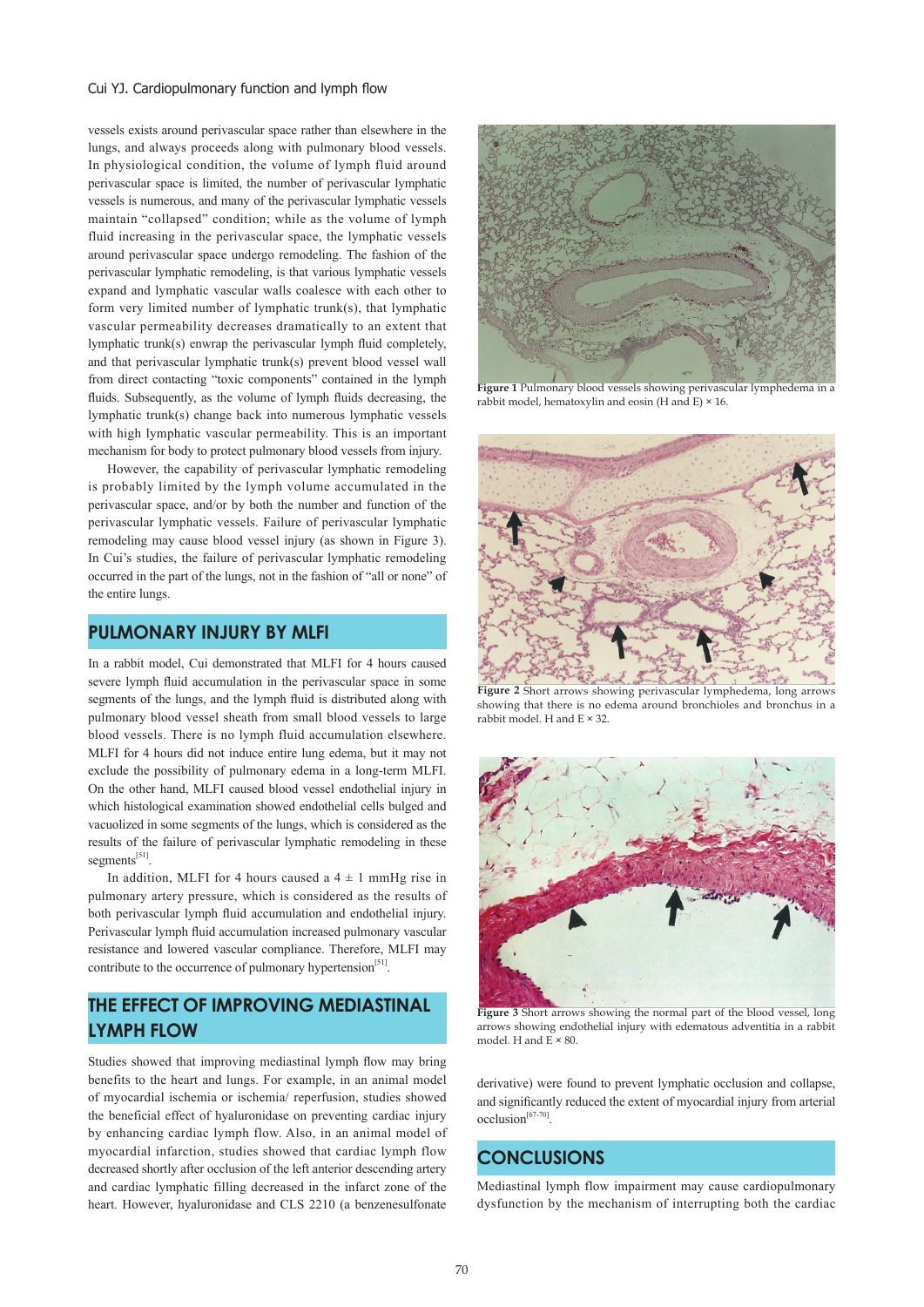contraction manner of cardiomyocytes "asynchronized" contraction and pulmonary perivascular lymphatic remodeling. And both the cardiac contraction manner of cardiomyocytes "asynchronized" contraction and pulmonary perivascular lymphatic remodeling, play a key role in maintaining normal cardiopulmonary function. On the other hand, establishing functional lymphangiogenesis for improving mediastinal lymph flow is a hot research area<sup>[71]</sup>.

### **ACKNOWLEDGEMENTS**

Part of this work has been done in The First Hospital of Beijing University of China, Fujita Health University School of Medicine of Japan, and Case Cardiovascular Research Institute of Case Western Reserve University of USA, respectively, as a physician scientist and/ or faculty member. The author has no conflict of interest with regard to the work in this manuscript.

### **CONFLICT OF INTERESTS**

The author declares there is no conflict of interests.

#### **REFERENCES**

- 1 Rudbeck O. Nova exervitatio anatomia exhibens ductus hepatico aquosos et vasa glandularum serosa, nunc primum inventa, aeneisque figures delineate. Uppsala: Arosiae; 1653
- 2 Cui Y, Urschel JD, Petrelli NJ. The effect of cardiopulmonary lymphatic obstruction on heart and lung function. *Thorac Cardiovasc Surg* 2001; **45**: 35-40
- 3 Harvey NL, Oliver G. Choose your fate: artery, vein or lymphatic vessel? *Curr Opin Genet Dev* 2004; **14**: 499-505
- 4 Thomas CR Jr, Edmondson EA. Common Emergencies in cancer medicine: cardiovascular and neurologic syndromes. *J Natl Med Assoc* 1991; **83**: 1001-1017
- 5 Cui Y. Confocal imaging: blood and lymphatic capillaries. *The Scientific World Journal* 2006; **6**: 12-15
- 6 Eberth CJ, Belajeff A. Über die lymphgefasse des Herzens. *Virchow's Arch* 1866; **37**: 124-131
- 7 Patek PR. The morphology of the lymphatics of the mammalian heart. *Am J Anat* 1939; **64**: 203-234
- 8 Drinker CK, Warren MF, Maurer FW, McCarell JD, The flow, pressure and composition of cardiac lymph. *Am J Physiol* 1940; **130**: 43-55
- 9 Allison PR, Sabiston DR Jr. Experimental studies on the cardiac lymphatics. *Surg Forum* 1957; **8**: 271-274
- Miller AJ, Pick R, Katz. Lymphatics of the mitral valve of the dog. Demonstration and discussion of possible significance. *Circ Res* 1961; **9**: 1005-1009
- 11 Miller AJ, Pick R, Katz. The importance of the lymphatics of the mammalian heart: experimental observations and some speculations. *Circulation* 1964; **29**: 485-487
- 12 Allen L. Lymphatics and lymphoid tissues. *Annu Rev Physiol*  1967; **29**: 197-224
- 13 Leeds SE, Uhley HN, Meister RB. Application of direct cannulation and injection lymphangiography to the study of the canine cardiac and pulmonary efferent mediastinal lymphatics. *Invest Radiol* 1979; **14**: 70-78
- 14 Leeds SE, Uhley HN, Teleszky LB. Direct cannulation and injection lymphangiography of the canine cardiac and pulmonary efferent mediastinal lymphatics in experimental congestive heart failure. *Invest Radiol* 1981; **16**: 193-200
- 15 Gabella G. Lymphatic system. In: Williams PL (Editor). Gray's Anatomy. New York: Churchill Livingstone 1995; **38th ed**: 1605- 1626
- 16 Riquet M, Barthes FLP, Souilamas R, Hidden G. Thoracic duct tributaries from intrathoracic organs. *Ann Thorac Surg* 2002; **73**:

892-899

- 17 Saito H, Sato T, Miyazaki M. Extramural lymphatic drainage from the thoracic esophagus based on minute cadaveric dissections: fundamentals for the sentinel node navigation surgery for the thoracic esophageal cancers. *Surg Radiol Anat* 2007; **29**: 531-542
- 18 Gashev AA. Lymphatic vessels: pressure- and flow-dependent regulatory reactions. *Ann NY Acad Sci* 2008; **1131**: 100-109
- 19 Zawieja DC. Lymphatic microcirculation. *Microcirculation* 1996; **3**: 241-243
- 20 Zawieja DC, Davis KL, Schuster R, Hinds WM, Granger HJ. Distribution, propagation, and coordination of contractile activity in lymphatics. *Am J Physiol* 1993; **264**: H1283-H1291
- 21 Ferguson MK, Williams U. Measurements of flow characteristics during individual contractions in bovine mesenteric lymphatic vessels. *Lymphology* 2000; **33**: 36-42
- 22 Kampmeier OF. On the lymph flow of the human heart, with reference to the development of the channels and the first appearance, distribution, and physiology of their valves. *Am Heart J* 1928; **4**: 210-222
- 23 Cui Y. The role of lymphatic vessels in the heart. *Pathophysiology* 2010; **17**: 307-314
- 24 Cui Y. Impact of lymphatic vessels on the heart. *Thorac Cardiovasc Surg* 2010; **58**: 1-7
- 25 Rouleau J, Boerboom LE, Surjadhana A, Hoffman JI. The role of autoregulation and tissue diastolic pressures in the transmural distribution of left ventricular blood flow in anesthetized dogs. *Circ Res* 1979; **45**: 804-815
- 26 Kingma JG Jr, Rouleau JR. Coronary vasoregulation in health and disease. *Can J Cardiol* 2007; **23**: 9B-14B
- 27 Anyukhovsky EP, Sosunov EA, Rosen MR. Regional differences in electrophysiological properties of epicardium, midmyocardium, and endocardium in vitro and in vivo correlations. *Circulation* 1996; **94**: 1981-1988
- 28 Antzelevitch C. Cellular basis for the repolarization waves of the ECG. *Ann NY Acad Sci* 2006; **1080**: 268-281
- 29 Antzelevitch C, Sicouri S, Litovsky SH, Lukas A, Krishnan SC, DiDiego JM, Gintant GA, Liu DW. Heterogeneity within the ventricular wall. Electrophysiology and pharmacology of epicardial, endocardial, and M cells. *Circ Res* 1991; **69**: 1427-1449
- 30 Opthof T, Coronel R, Janse MJ. Is there a significant transmural gradient in repolarization time in the intact heart? Repolarization gradients in the intact heart. *Circ Arrhythm Electrophysiol* 2009; **2**: 89-96
- 31 Meijborg VMF, Conrath CE, Opthof T, Belterman CNW, de Bakker JMT, Coronel R. Electrocardiographic T wave and its relation with ventricular repolarization along major anatomical axes. *Circ Arrhythm Electrophysiol* 2014; **7**: 524-531
- 32 Opthof T, Sutton P, Coronel R, Wright S, Kallis P, Taggart P. The association of abnormal ventricular wall motion and increased dispersion of repolarization in humans is independent of the presence of myocardial infarction. *Front Physiol* 2012; **3**: 235
- 33 Cui Y, Zhou D, Peng W, Liu T, Chen H. Determinants of perioperative morbidity and mortality after pneumonectomy. *Thorac Cardiovasc Surg* 2004; **52**: 45-48
- 34 Gitlitz GF, Hurwitt ES. Circulatory problems in the immediate postoperative period. Surg Clin North Am 1964; **44**: 505-535
- 35 Miller AJ, DeBoer A, Palmer A. The role of the lymphatic system in coronary atherosclerosis. *Med Hypotheses* 1992; **37**: 31-36
- 36 Sun SC, Lie JT. Cardiac lymphatic obstruction: ultrastructure of acute-phase myocardial injury in dogs. *Mayo Clin Proc* 1977; **52**: 785-792
- 37 Ludwig LL, Schertel ER, Pratt JW, McClure DE, Ying AJ, Heck CF, Myerowitz PD. Impairment of left ventricular function by acute cardiac lymphatic obstruction. *Cardiovasc Res* 1997; **33**: 164-171
- 38 Miller AJ, Pick R, Katz LN. Ventricular endomyocardial pathology produced by chronic cardiac lymphatic obstruction in